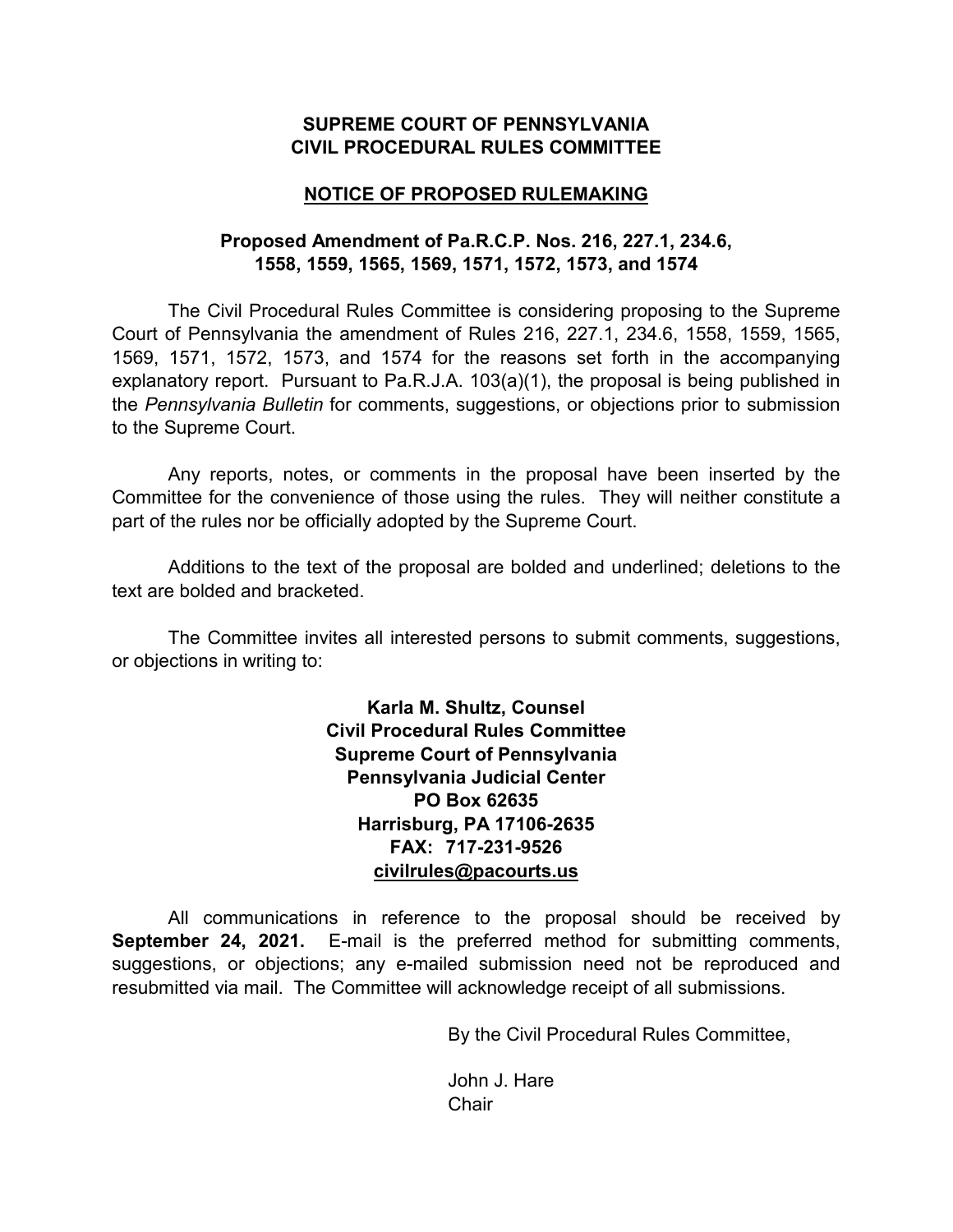#### **PUBLICATION REPORT**

Pursuant to multiple requests, the Civil Procedural Rules Committee is considering proposing amendments of the Rules of Civil Procedure that replace the terms "master" and "special master" with "hearing officer." They include Pa.R.C.P. Nos. 216, 227.1, 234.6, 1558, 1559, 1565, 1569, 1571, 1572, 1573, and 1574.

The purpose of the proposed amendments is to two-fold. First, while the term "master" has traditionally identified a quasi-judicial officer and is considered neutral in legal proceedings, a pejorative connotation has been ascribed to the term in modern parlance outside of court. Second, the term has been either already replaced or proposed to be replaced in other bodies of rules. *See* 47 Pa.B. 2313 (April, 22, 2017) (amendments to the Rules of Juvenile Court Procedure) and 51 Pa.B. 1006 (February 27, 2021) (proposed amendments to the Rules of Civil Procedure Governing Domestic Relations proceedings). In addition, the Committee has observed that a number of judicial districts have also changed this terminology in their local rules.

The Committee invites all comments, objections, concerns, and suggestions regarding this proposed rulemaking.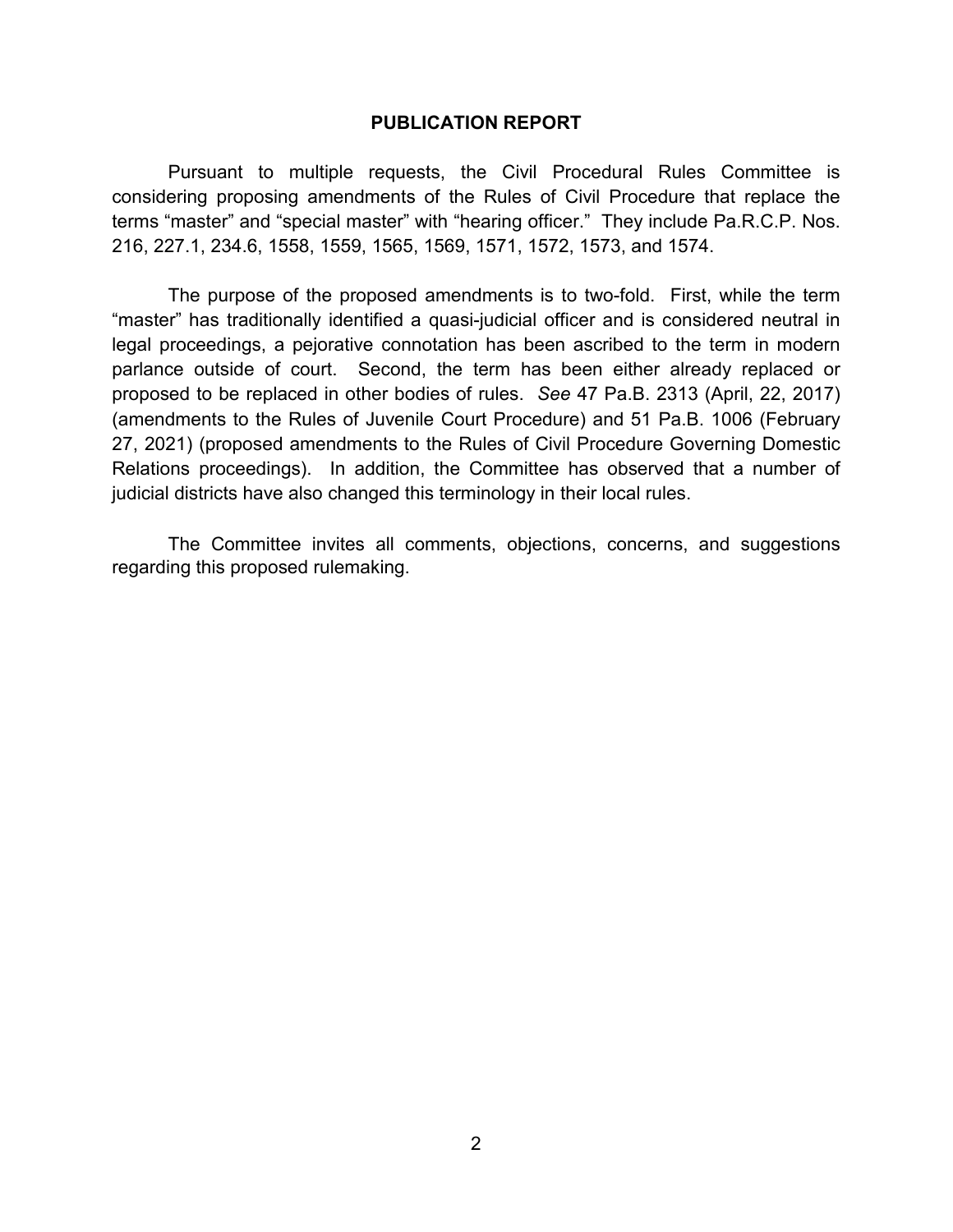**Rule 216. Grounds for Continuance.**

(**[A]a**) \* \* \*  $(1)$  \* \* \*  $(2)$  \*\*\*  $(3)$  \*\*\* (**[a]i**) \* \* \* (**[b]ii**) \* \* \* (**[c]iii**) \* \* \*  $(4)$  \*\*\*

(5) The scheduling of counsel to appear at any proceeding under the Pennsylvania Rules of Disciplinary Enforcement, whether:

(**[a]i**) as counsel for a respondent-attorney before a hearing committee, **[special master] hearing officer**, the Disciplinary Board or the Supreme Court;

(**[b]ii**) as a **[special master] hearing officer** or member of a hearing committee; or

(**[c]iii**) as a member of the Disciplinary Board;

 $(6)$  \*\*\* (**[a]i**) \* \* \* (**[b]ii**) \* \* \* (**[B]b**) \* \* \*

(**[C]c**) \* \* \*

(**[D]d**) No continuance shall be granted due to the absence from court of a witness duly subpoenaed, unless: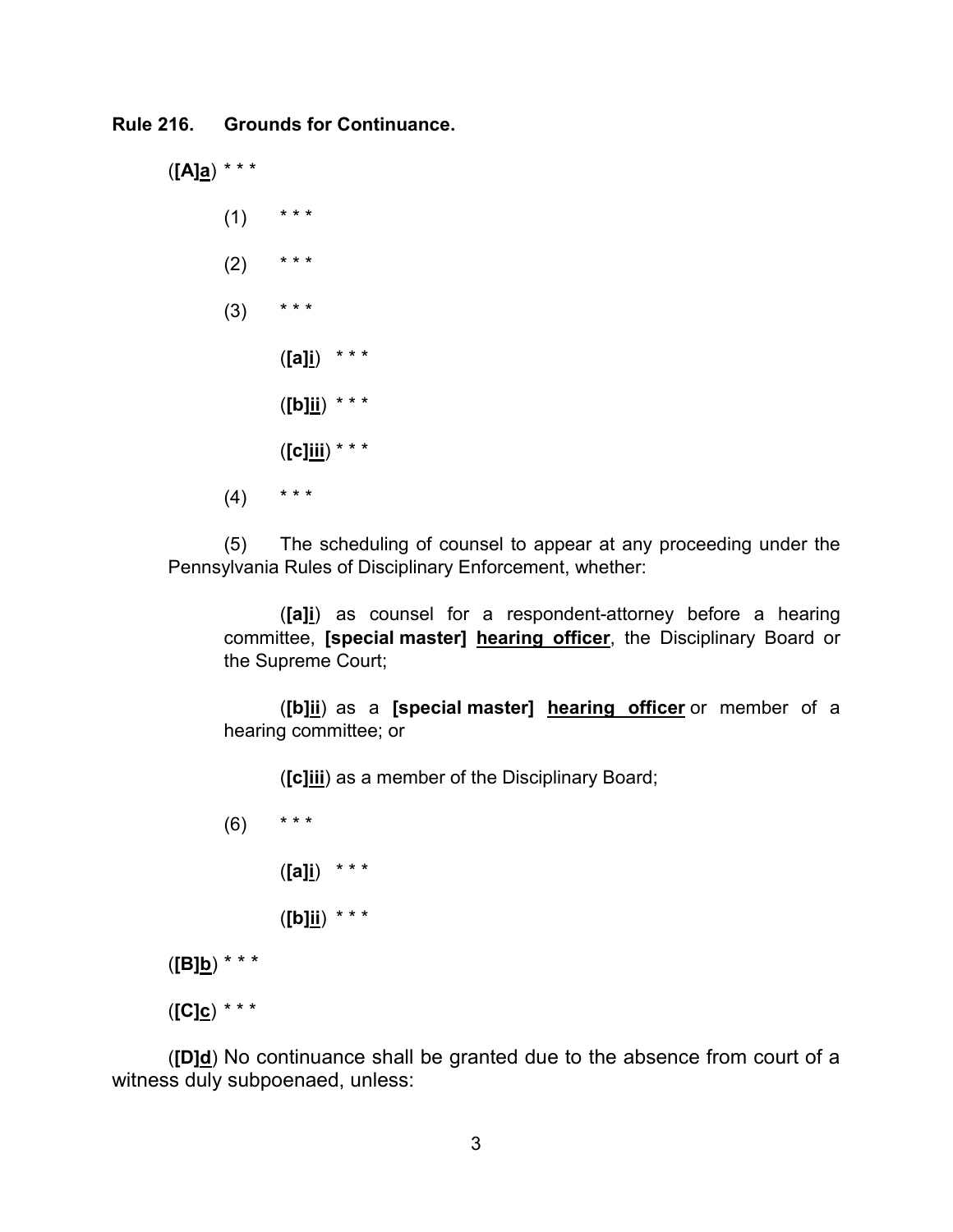(1) Such witness will be absent because of facts arising subsequent to the service of the subpoena and which would be a proper ground for continuance under the provisions of Rule 216(**[A]a**); or

 $(2)$  \* \* \*

(3) The witness, having attended at court has departed without leave, and an application for attachment is made promptly after the discovery of the absence of such witness; or the court is satisfied that the witness has left court for reasons which would be a proper ground for continuance under Rule 216(**[A]a**).

(**[E]e**) \* \* \*

(**[F]f**) Rule 216**[(B)-(E)](b)-(e)** and Rule 217 shall not be applicable to a continuance granted for any of the reasons set forth in Rule 216(**[A]a**)(5) or (6).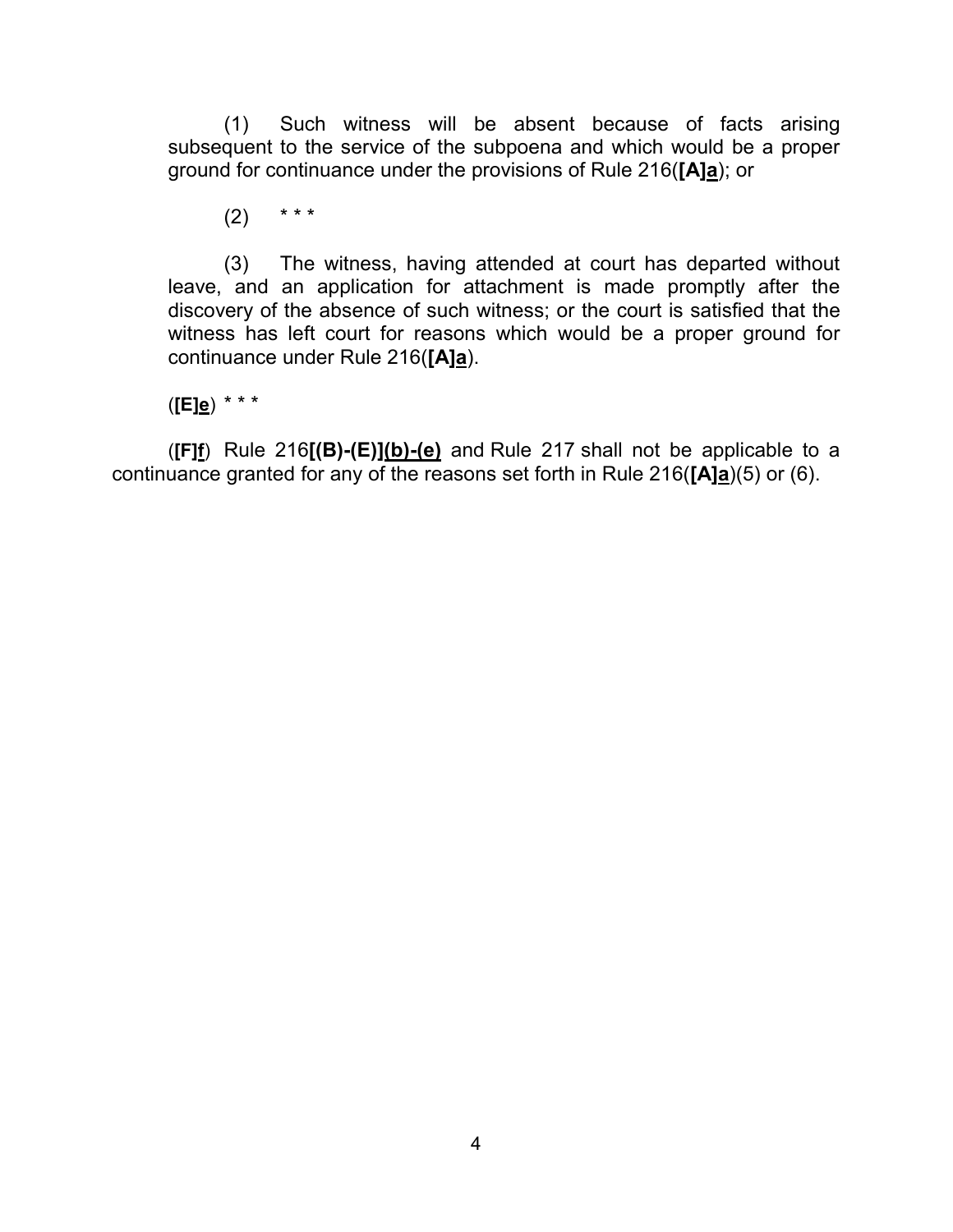#### **Rule 227.1. Post-Trial Relief.**

 $(a)$  \*\*\*

*Note:* \* \* \*

The following rules provide for the filing of exceptions, e.g., Equity Rule 1534 (exceptions to a fiduciary's account), Partition Rule 1569 (exceptions to a **[master] hearing officer**'s report) and Divorce Rule 1920.55-2 (exceptions to a **[master] hearing officer**'s report), Support Rule 1910.12(e) (exceptions to a hearing officer's report) and Execution Rule 3136(d) (exceptions to sheriff's schedule of proposed distribution).

#### \* \* \*

#### **EXPLANATORY COMMENT--1983**

\* \* \*

The term "exceptions" is used in the rules in contexts other than post-trial practice. No amendment is made to rules using the term in such other contexts. Thus under Rule 227, a party need not take "exception" to any ruling of the trial judge. A party must still file ''exceptions" to an auditor's report under Rule 1530, a **[master] hearing officer**'s report under Partition Rule 1569, a hearing officer's report under Support Rule 1910.12, a **[master] hearing officer**'s report under Divorce Rule 1920.55 and a schedule of distribution under Execution Rule 3136.

\* \* \*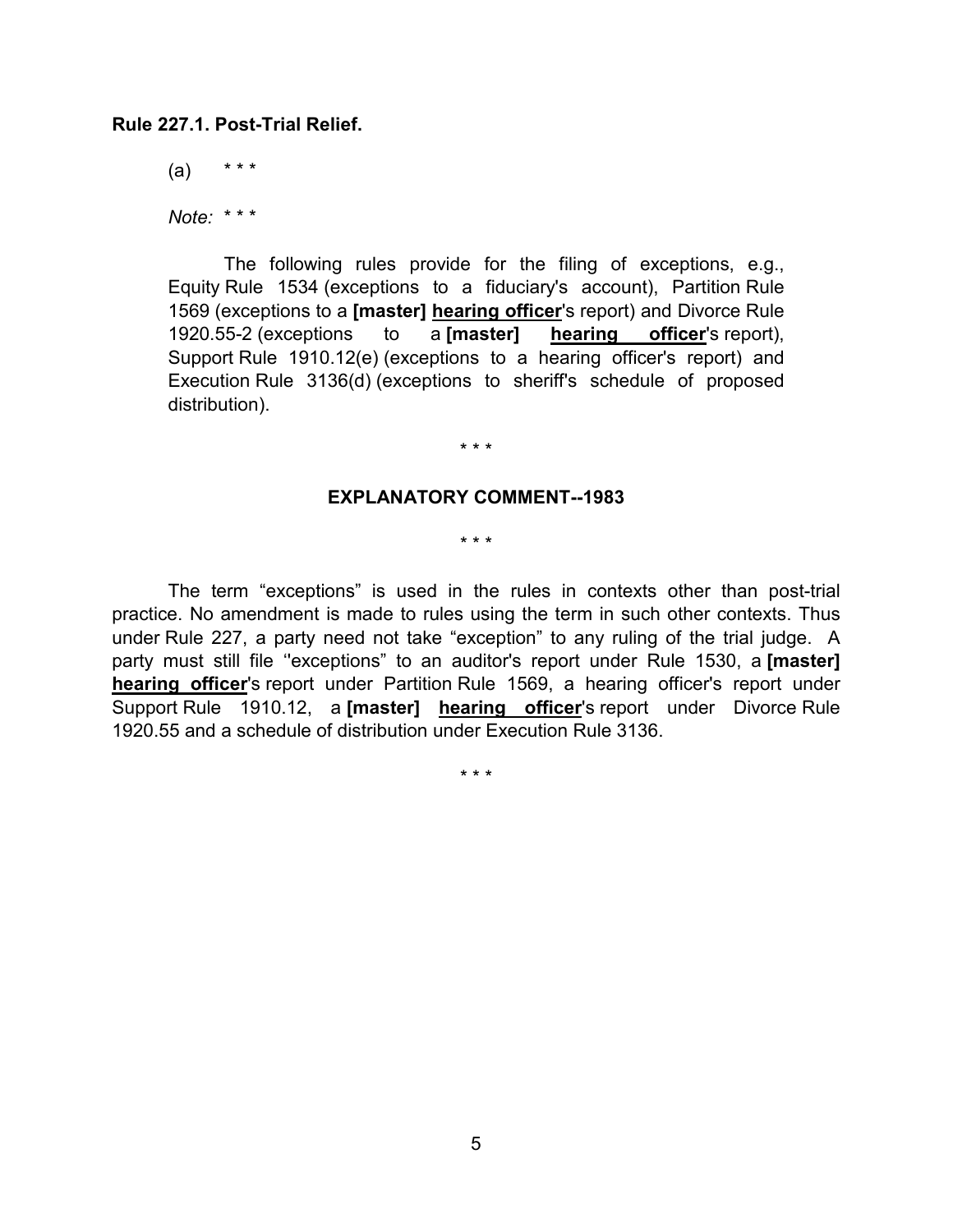### **Rule 234.6. Form of Subpoena.**

A subpoena issued pursuant to Rule 234.1 shall be substantially in the following form:

Commonwealth of Pennsylvania County of \_\_\_\_\_\_\_\_\_\_\_\_\_\_\_\_\_\_\_\_

(Caption)

### SUBPOENA TO ATTEND AND TESTIFY

\* \* \*

Note*:* This form of subpoena shall be used whenever a subpoena is issuable under Rule 234.1, including hearings in connection with depositions and before arbitrators, **[masters] hearing officers**, commissioners, etc.

To require the production of documents or things in addition to testimony, complete paragraph 2.

**\* \* \***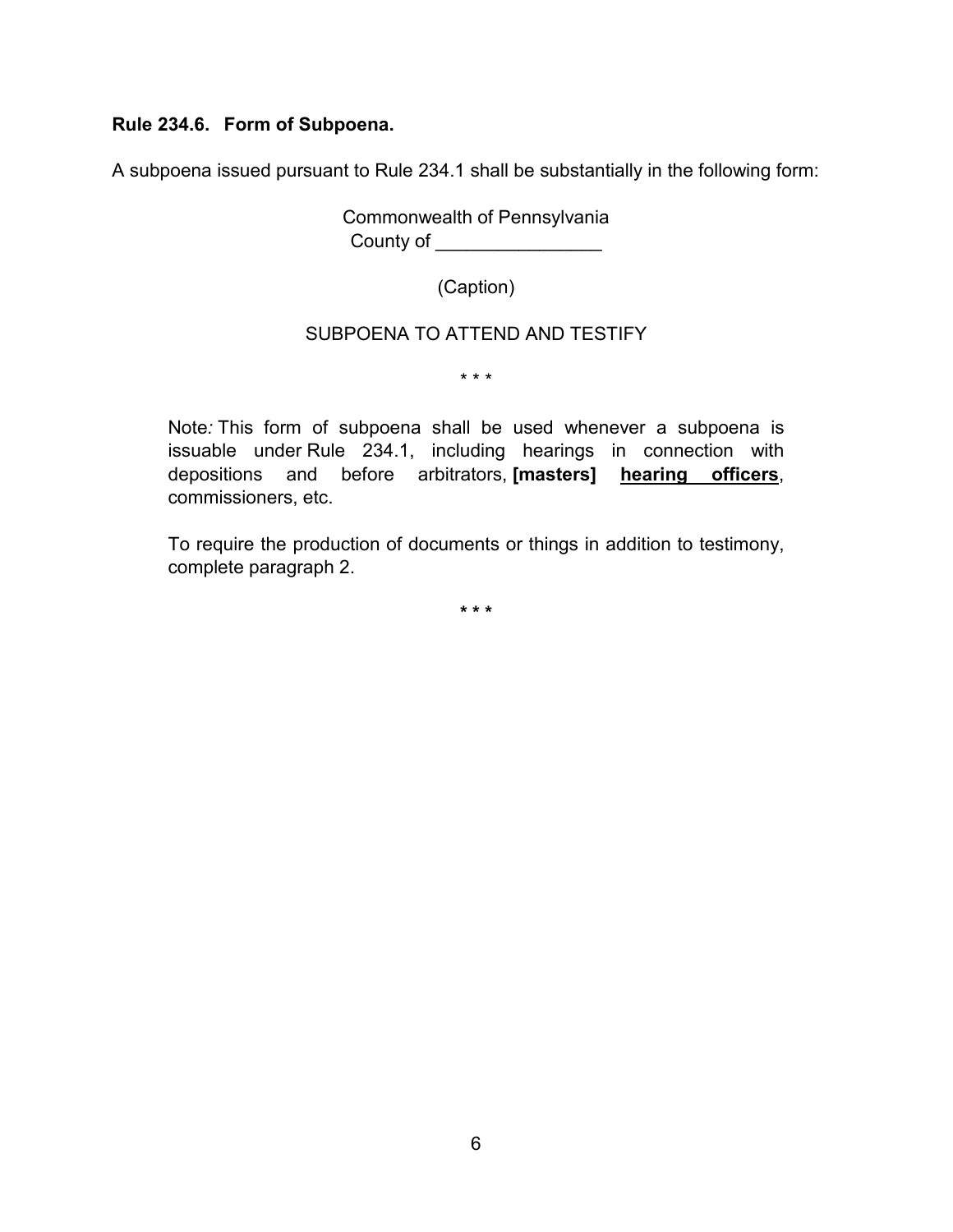### **Rule 1558. Preliminary Conference. Appointment of [Master] Hearing Officer.**

(a) The court, after the entry of the order directing partition, shall direct the parties or their attorneys to appear for a preliminary conference to consider

(1) whether the parties can agree upon a plan of partition or sale;

(2) the simplification of the issues;

(3) whether any issues or matters relating to the carrying out of the order of partition shall be referred to a **[master] hearing officer**; and

(4) such other matters as may aid in the disposition of the action.

(b) The court, at any time after the preliminary conference, may appoint a **[master] hearing officer** to hear the entire matter or to conduct any sale, or to act upon only specified issues or matters relating to the carrying out of the order of partition.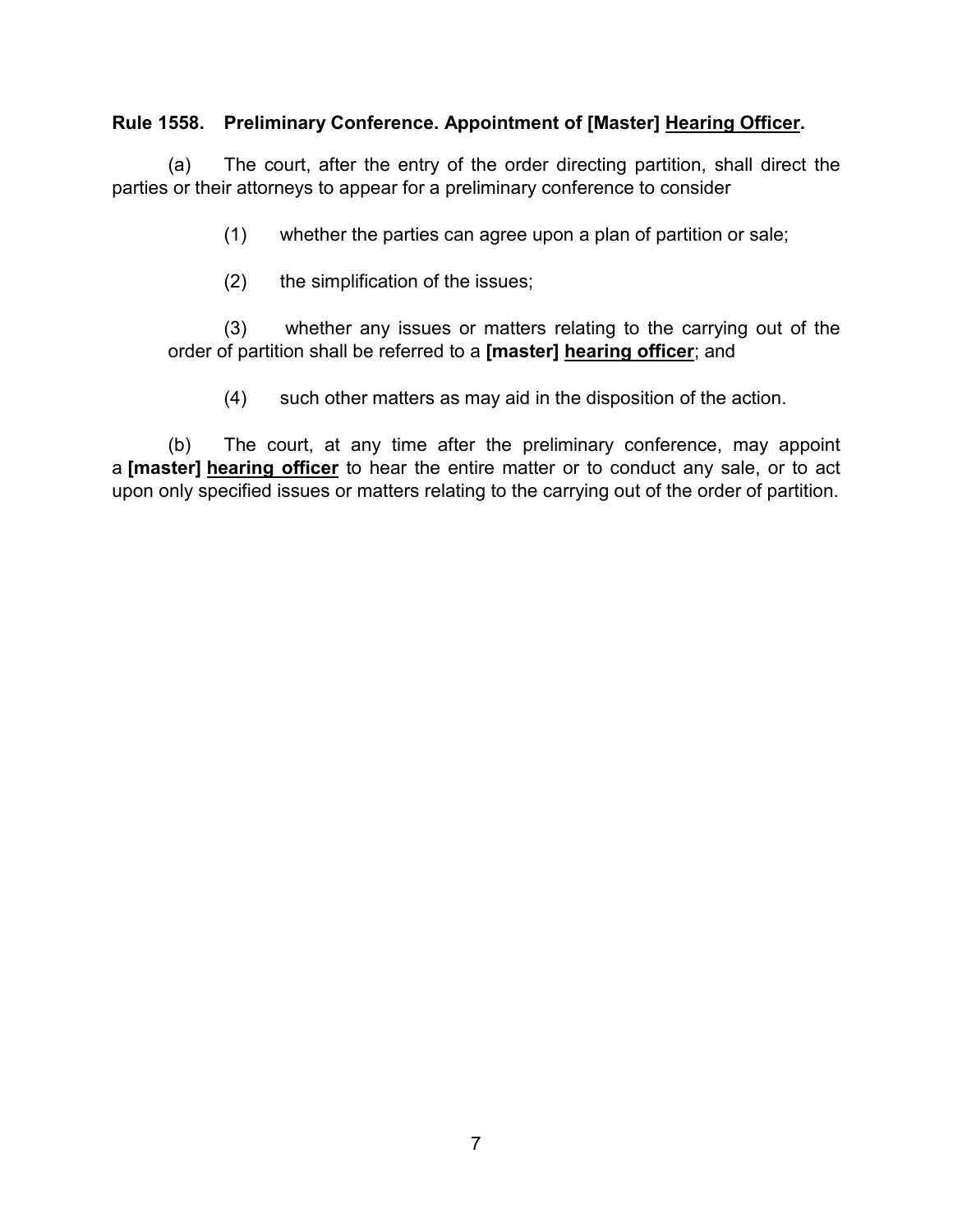### **Rule 1559. [Master] Hearing Officer. Hearing.**

A **[master] hearing officer** who is appointed by the court shall make such examinations and hold such hearings as may be necessary, giving reasonable notice thereof. The **[master] hearing officer** may employ appraisers and, with the authorization of the court, such other experts as are necessary to enable the **[master] hearing officer** to perform **[his or her] the** duties **of the appointment**.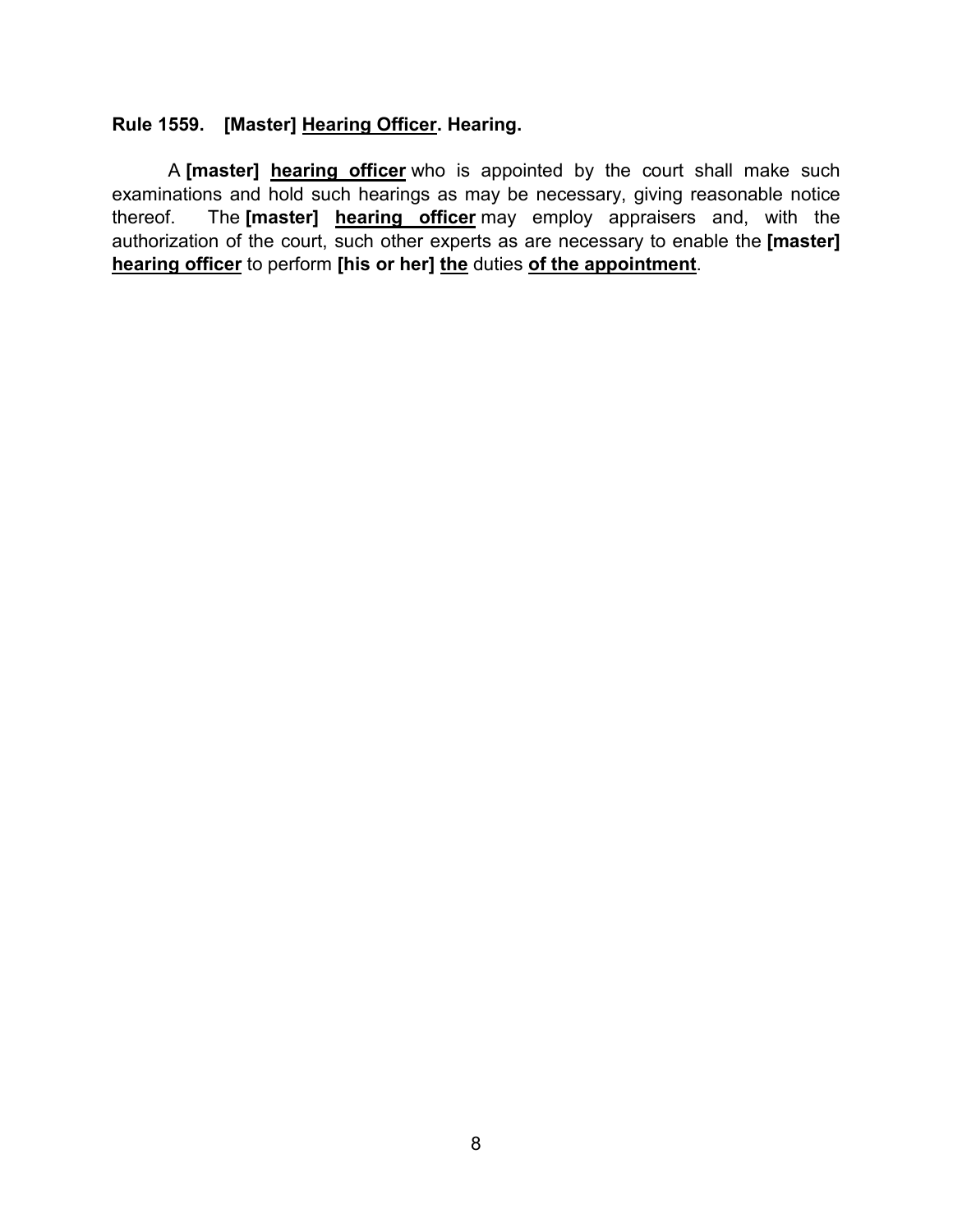## **Rule 1565. Retention of Undivided Interests. Election. Parties not Appearing.**

(a) The court shall permit the shares of any two or more co-tenants to remain undivided between them if they so elect by writing filed within such time as the court or **[master] hearing officer** shall direct.

(b) \* \* \*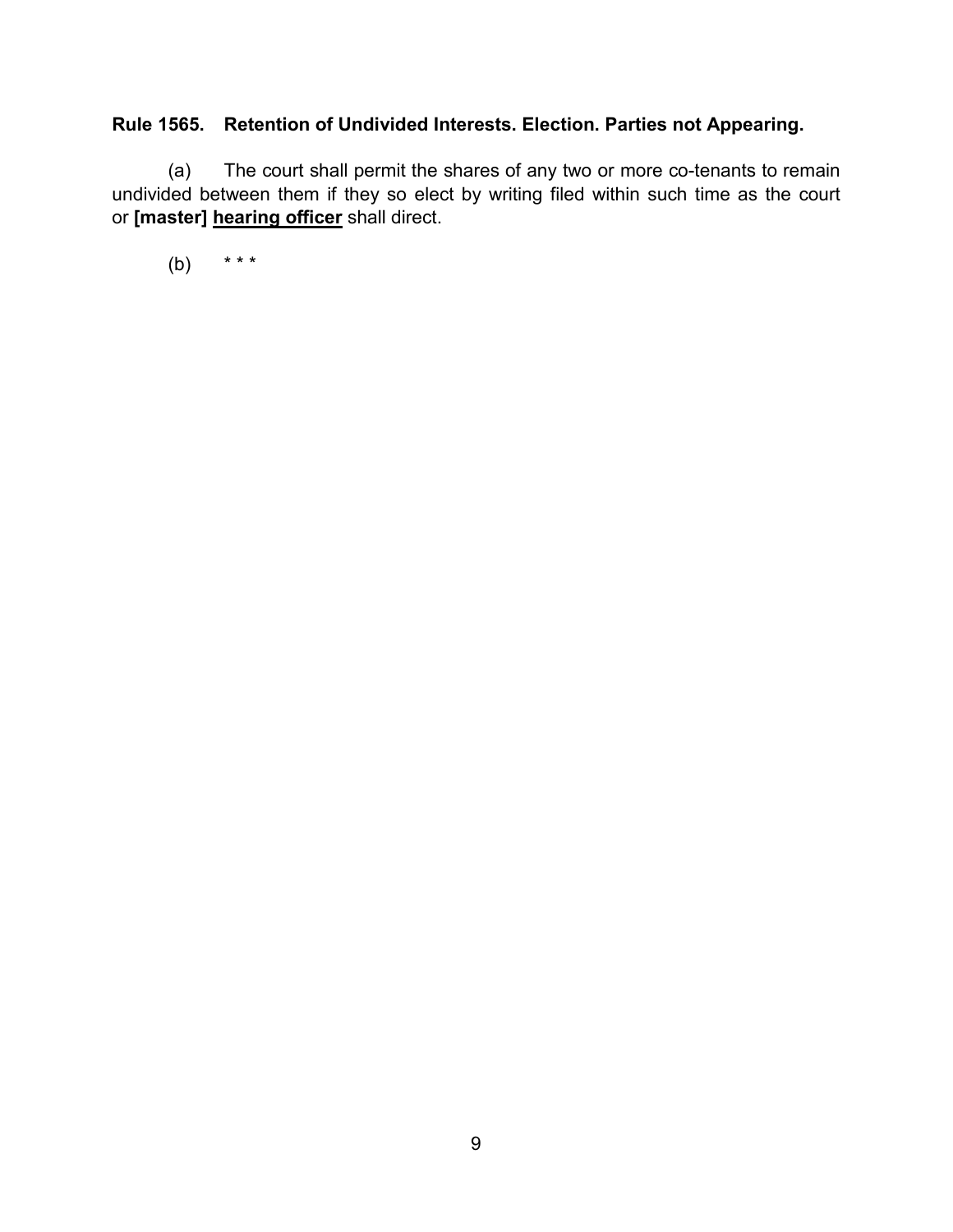### **Rule 1569. [Master] Hearing Officer's Report. Exceptions.**

(a) A **[master] hearing officer** who is appointed by the court shall file a report with respect to the matters submitted. The report shall follow the form of decision in Rule 1570, insofar as the scope of the reference to the **[master] hearing officer** permits.

(b) The **[master] hearing officer** shall give all persons in interest written notice of the date on which **[he or she] the hearing officer** intends to file the report and proposed order and shall specify an address within the county where they may be examined. The **[master] hearing officer** may change the report and proposed order as **[he or she] the hearing officer** deems proper before filing them, but if any changes are made written notice thereof shall be given to all parties.

(c) Within ten days after notice of the filing of the report exceptions may be filed by any party to rulings on evidence, to findings of fact, to conclusions of law and to the proposed order. The court may, with or without taking testimony, remand the report**,** or enter a decision in accordance with Rule 1570 which may incorporate by reference the findings and conclusions of the **[master] hearing officer** in whole or in part.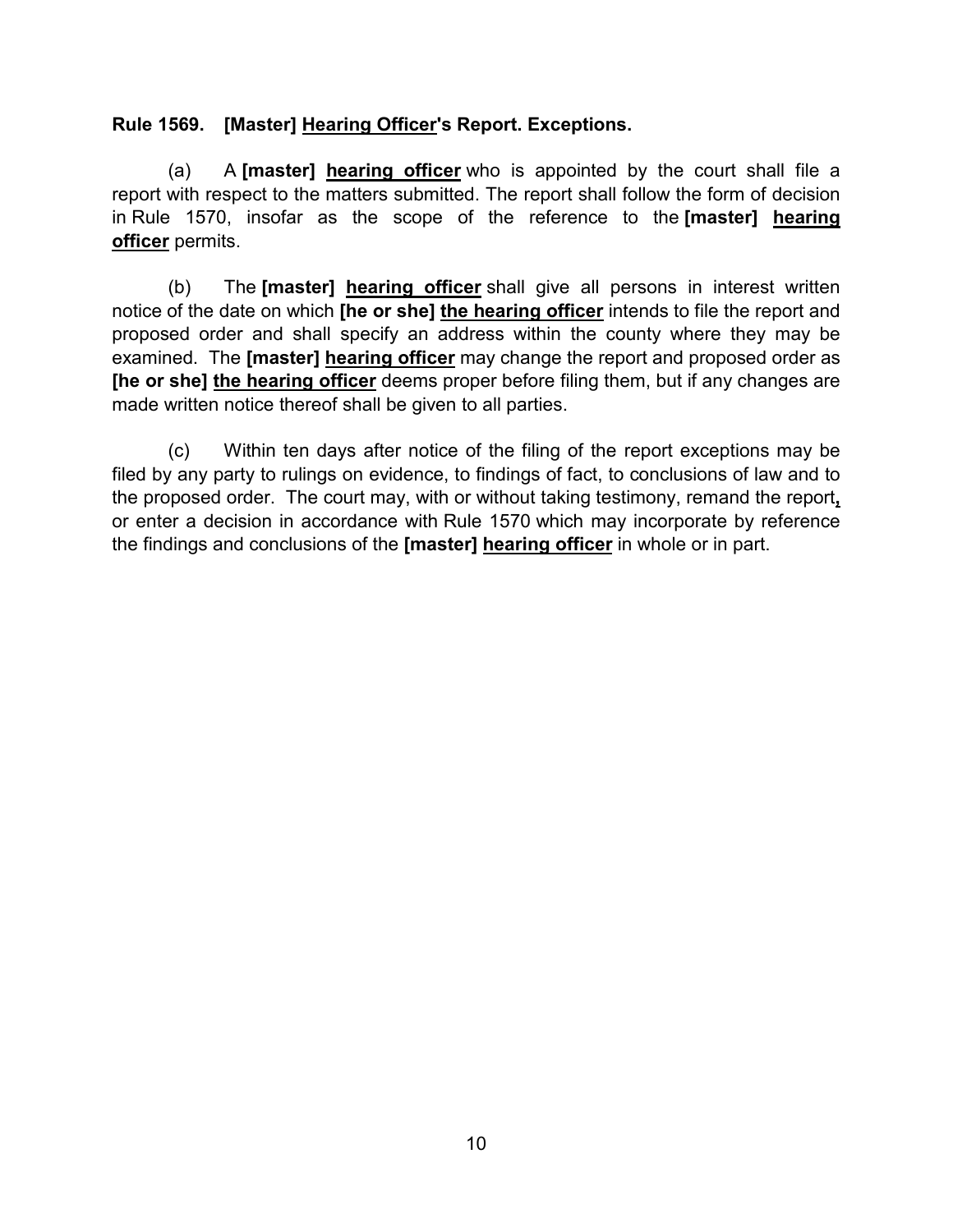# **Rule 1571. Trustees to Satisfy Liens and Charges.**

(a) The court, upon motion of any party or person in interest, or upon recommendation of the **[master] hearing officer**, may appoint a trustee to receive payment of

 $(1)$  \* \* \*  $(2)$  \*\*\*  $(3)$  \*\*\* (b)  $***$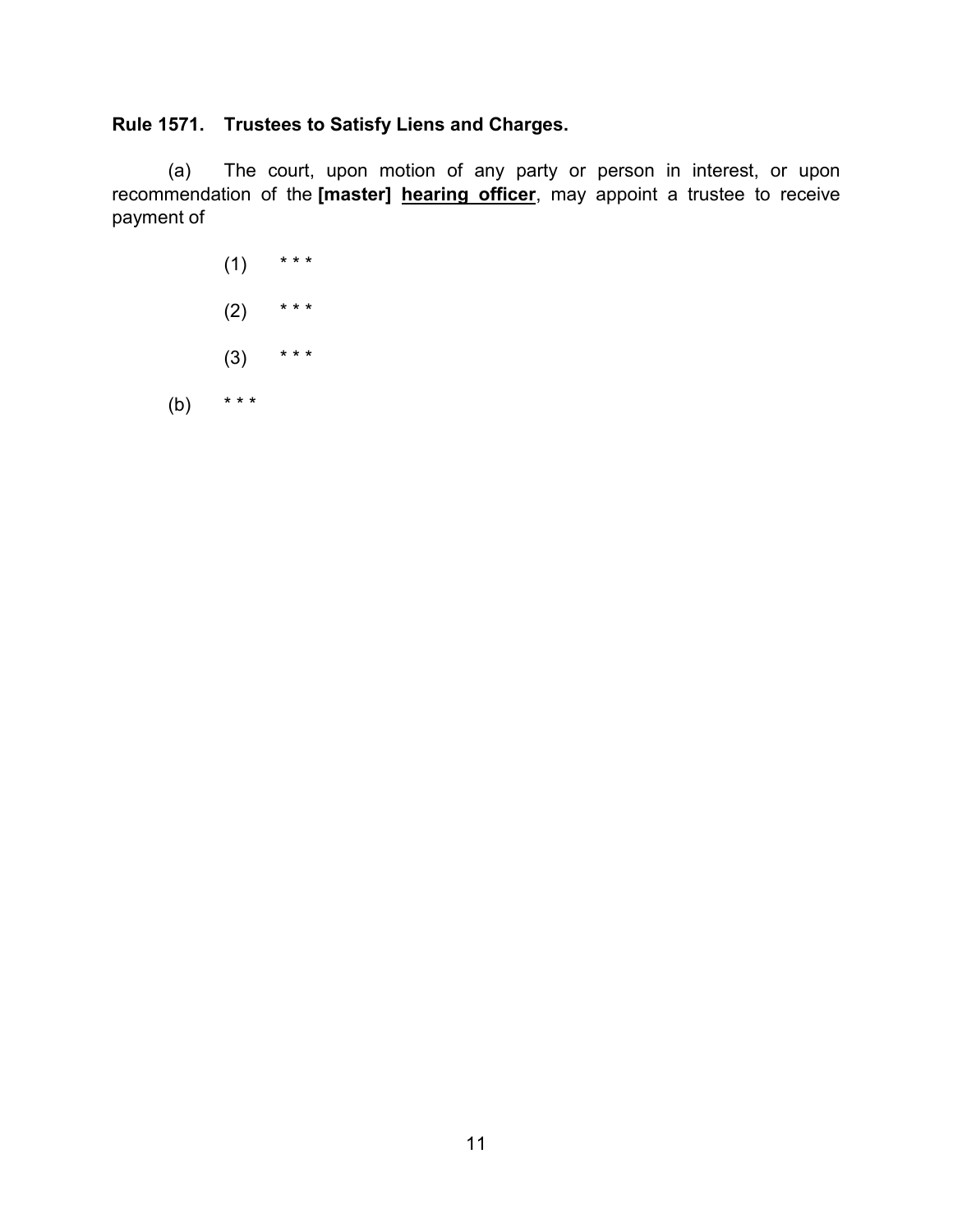**Rule 1572. Sale not Confined to Parties.**

- $(a)$  \*\*\*
- (b) \* \* \*
- $(C)$  \* \* \*

(d) If the court directs a **[master] hearing officer** to conduct the sale, the **[master] hearing officer** before accepting payment for the property shall file a bond in double the amount of the payment or in such lesser amount as shall be fixed by the court.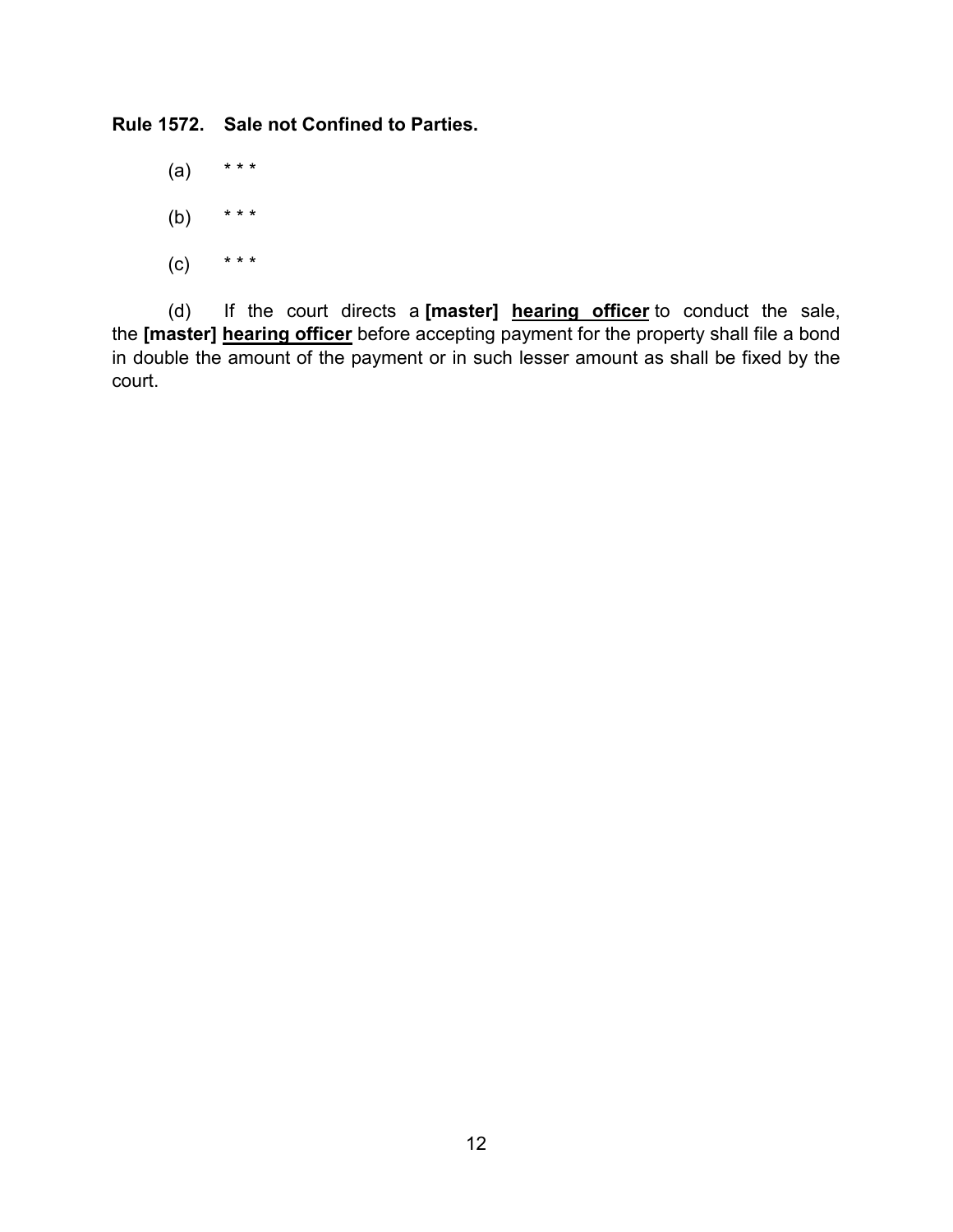### **Rule 1573. Return of Sale and Schedule of Distribution.**

(a) Where the sale has been conducted by a **[master] hearing officer**, the **[master] hearing officer** shall promptly file with the prothonotary a return of sale together with a proposed order which shall

(1) confirm the sale;

(2) authorize the **[master] hearing officer** to execute and deliver to the purchaser all necessary deeds and other instruments of title;

(3) contain appropriate provisions for the protection of life tenants, unborn and unascertained remaindermen, persons whose whereabouts are unknown, or other persons in interest and for the release or discharge of such interests;

(4) direct distribution of the proceeds to the persons or parties entitled; and

(5) provide for the payment of costs.

(b) The **[master] hearing officer** shall give all persons in interest written notice of the date on which **[he or she] the hearing officer** intends to file the return of sale and proposed order and shall specify an address within the county where they may be examined. The **[master] hearing officer** may change the return of sale and proposed order as **[he or she] the hearing officer** deems proper before filing them, but if any changes are made written notice thereof shall be given to all parties.

 $(c)$  \* \* \*